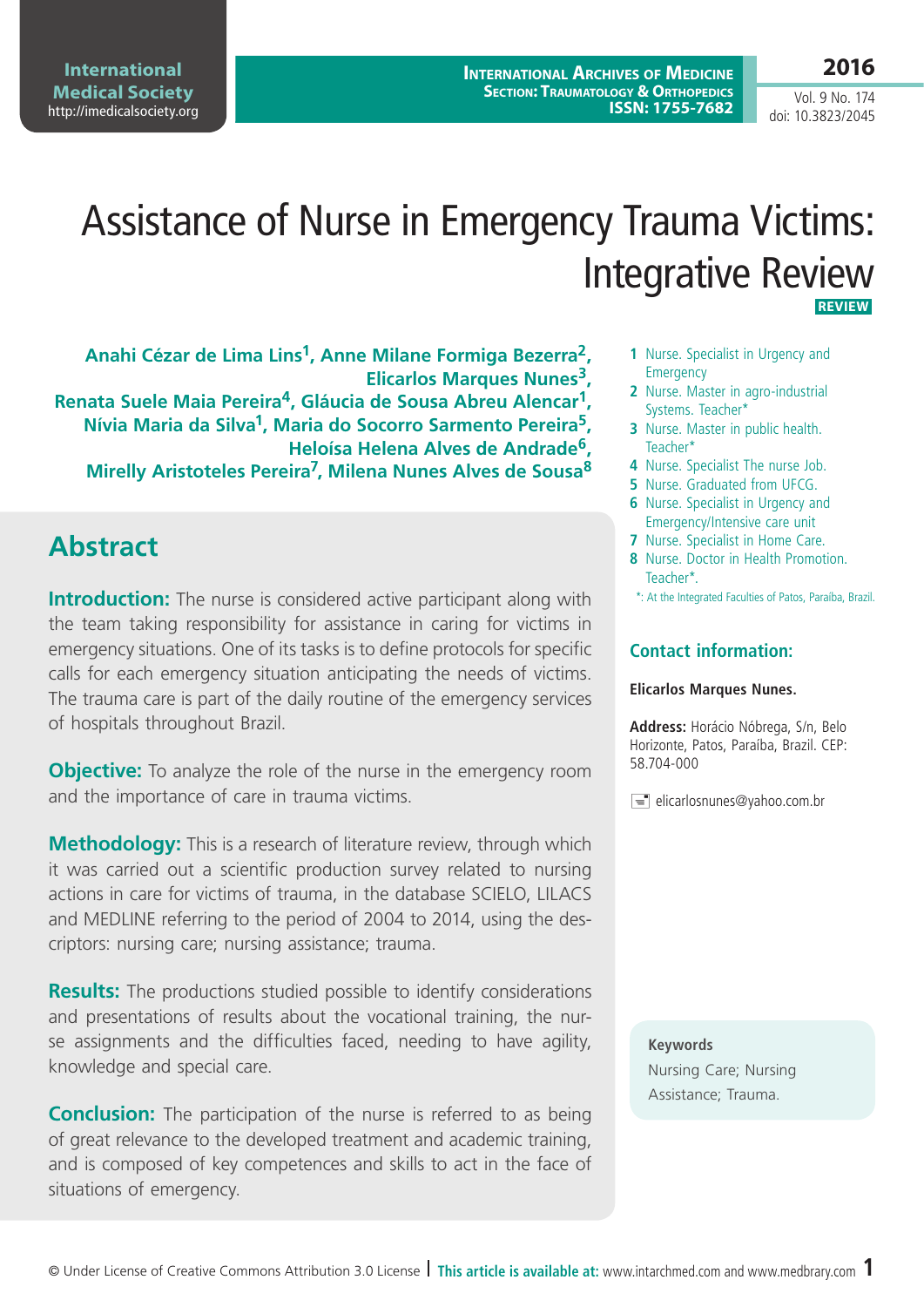Vol. 9 No. 174 doi: 10.3823/2045

**2016**

## **Introduction**

The nursing continues to seek organization of the values of their profession. And to their identity in assistance can actually be built and demystified submission to other classes, it is necessary to abandon the use of interventions without planning, reflection and scientific justification [1].

In emergency care services, especially in big centers, it is common to receive high demand from patients in various situations of urgency where it takes the team to work effectively and quickly in order to minimize life-threatening situations [2].

The nurse is considered active participant along with the team taking responsibility for assistance in caring for victims in emergency situations. One of its tasks is to define protocols for specific calls for each emergency, anticipating the needs of victims, establishing intervention priorities, promoting stabilization and re-evaluation of the general condition in order to optimize the procedures achievement [3].

It is seen as an essential factor the specific training for professionals working in the emergency department, both technical and scientific as a continuing education focused on self care, requiring mastery of their own emotions, their limits and possibilities [2].

Brazil has an epidemiological profile in which external causes, especially traffic accidents, which are the second cause of death in the country, showed a higher mortality rate in recent decades [4].

The traffic accidents cause traumatic injuries that constitute the leading cause of death among victims from 10 to 29 years old. In this scenario the nurse needs to be able to perform the physical examination of the patient expeditiously, dispense immediate treatment, with skill and initiative to coordinate the team [5].

The trauma care is part of the daily routine of the emergency services of hospitals throughout Brazil. Trauma is defined as a change or imbalance in the organism, leading to an exchange of energy between the tissues and the means [6]. Among the main, we highlight the Traumatic brain injury (TBI), the Spinal Cord Injury (SCI) and thoracoabdominal trauma.

It is understood as TBI any aggression that causes injury or functional impairment of the scalp, skull, meninges and brain [7]. This injury has great impact on health, is a major cause of death in people aged from 5 to 35 years representing a percentage of 15% to 20% and accounts for 1% of all deaths in adults [8]. The main causes are due to assaults, traffic accidents and falls.

This rating varies according to intensity in mild, moderate and severe. Traumas classified as light corresponds to about 80% and usually the victims evolve uneventfully. The affected by moderate injuries account for 10% and are presented with a lowered level of consciousness, sleepy, disoriented, confused. They require intensive care unit (ICU) and revaluation in the first 12 hours and 24 hours after trauma, because usually have rapid changes affecting the brain oxygenation. Patients enrolled in severe trauma present a risk of high mortality, where the initial approach should be immediate, emphasizing hemodynamic care and ventilatory support, not forgetting the secondary injury to the trauma that must be detected quickly [8].

The SCI is described as a spinal injury that leads to impairment of the spinal cord. Depending on the injury, it can vary in only a concussion where there is a total recovery of the victim, to a contusion, laceration and spinal cord compression, or in a complete transection which makes the patient paralyzed below the level of injury [9]. As in the TBI, its main causes are due to falls, car, work or sports accidents, the result of firearm.

In SCI are inserted various complications. One of the main is the spinal shock, which represents a loss of reflex activity of the spinal cord, the muscles become paralyzed and flaccid it is absented the reflections. The individual with spinal cord injury often is incapacitated to such functions, causing other problems such as deep vein thrombosis due to im-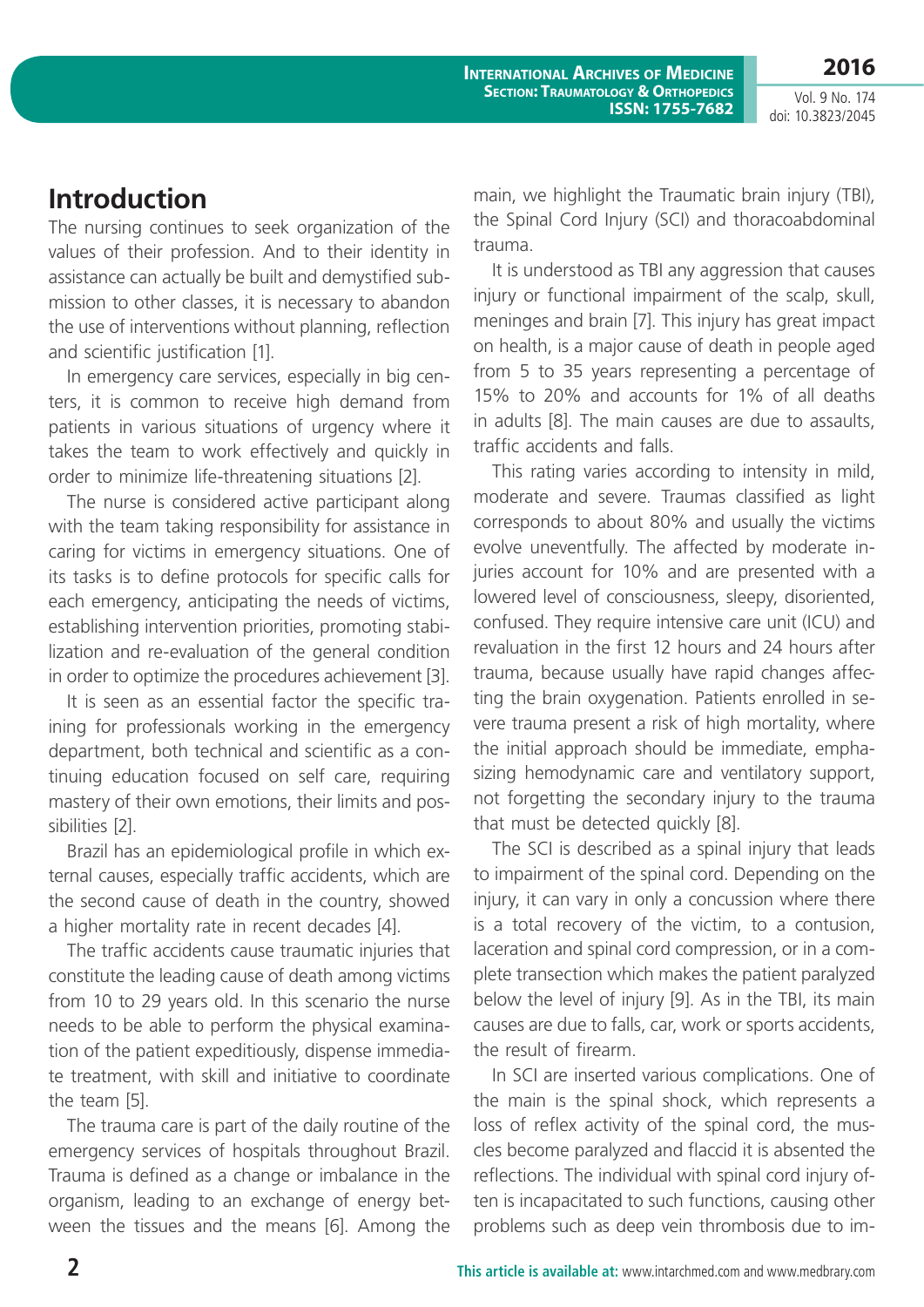**International Archives of Medicine SECTION: TRAUMATOLOGY & ORTHOPEDICS ISSN: 1755-7682**

Vol. 9 No. 174 doi: 10.3823/2045

**2016**

mobility, respiratory failure by impairment of lung function depending on the level of injury, pressure ulcers, infections, bowel dysfunction, psychosocial changes, among others [10].

Thoracoabdominal trauma can be defined as a weapon from fire gun or white gun, as well as in other trauma mainly by impacts resulting from automobile accidents, falls, assaults. This type of trauma is responsible for a considerable number of deaths that could be prevented, and that the intraperitoneal cavity along with the chest cavity and fractures of long bones contain a lot of blood due to some lacerations caused in trauma thereby increasing the index of mortality due to hemorrhagic shock [11].

It can be classified as blunt or penetrating. In blunt trauma, it occurs acceleration, deceleration, compression and shear of the organs in different directions and are susceptible to lacerations or crushing [11]. It is mainly secondary to traffic accidents with a prevalence of 68% to 76% of cases [12]. In penetrating trauma, precisely by firearm, may have different directions, if there are for other penetrating agents, the injury is directly due to the path and structure that will be crossed [11].

The overall objective of the study is to analyze the importance of care provided by the emergency nurse to trauma victims. In order to sharpen the reflection on the issue at hand, giving openness to further discussions with the aim of promoting the development of new concepts across the nurse's role in assisting these victims in urgent and emergency units.

It is justified the choice of the theme proposed, the need to understand the importance of the participation of nurses in the care of trauma patients and to identify the main difficulties of nurses in such situations of emergency, since it is proven the high index of service in patients with trauma, in the emergency department, mainly due to traffic accidents.

## **Method**

This is a research of literature review, through which it was carried out a scientific production survey related to nursing actions in care for victims of trauma, in the database SCIELO, LILACS and MEDLINE for the period from 2004 to 2014. Therefore the descriptors were used: nursing care, nursing assistance, trauma. In the search, they were identified 43 articles related to the topic in question.

The selected studies were categorized according to the thematic focus, year of publication, research setting and covered methodology. There were excluded from the research 19 articles, that did not meet the inclusion criteria, six articles did not fit the theme and/or were published before the year of 2004, resulting in 18 articles for the study.

## **Results And Discussion**

The studied production report to the role of the nurse in the emergency room and the importance of care trauma victims. The **Table 1**, prepared

|  |  | Table 1. Description of the studied articles in relation to the variables. |  |  |  |  |  |  |  |  |  |
|--|--|----------------------------------------------------------------------------|--|--|--|--|--|--|--|--|--|
|--|--|----------------------------------------------------------------------------|--|--|--|--|--|--|--|--|--|

| <b>Title</b>                                                                                                        | Year | Journal                              | <b>Research Type</b>                   | <b>Authors</b>    |
|---------------------------------------------------------------------------------------------------------------------|------|--------------------------------------|----------------------------------------|-------------------|
| Nursing care in pediatric emergency service                                                                         | 2004 | Latin American nursing<br>journal    | exploratory descriptive<br>qualitative | Tacsi Vendrusculo |
| pathophysiological and welfare aspects of<br>nursing in the rehabilitation of the person<br>with spinal cord injury | 2004 | <b>USP Nursing School</b><br>journal | descriptive qualitative                | Bruni et al       |
| The effects of behavioral changes of<br>craniocerebral trauma victims for the family<br>caregiver                   | 2005 | Latin American nursing<br>journal    | exploratory descriptive<br>qualitative | Hora; Sousa       |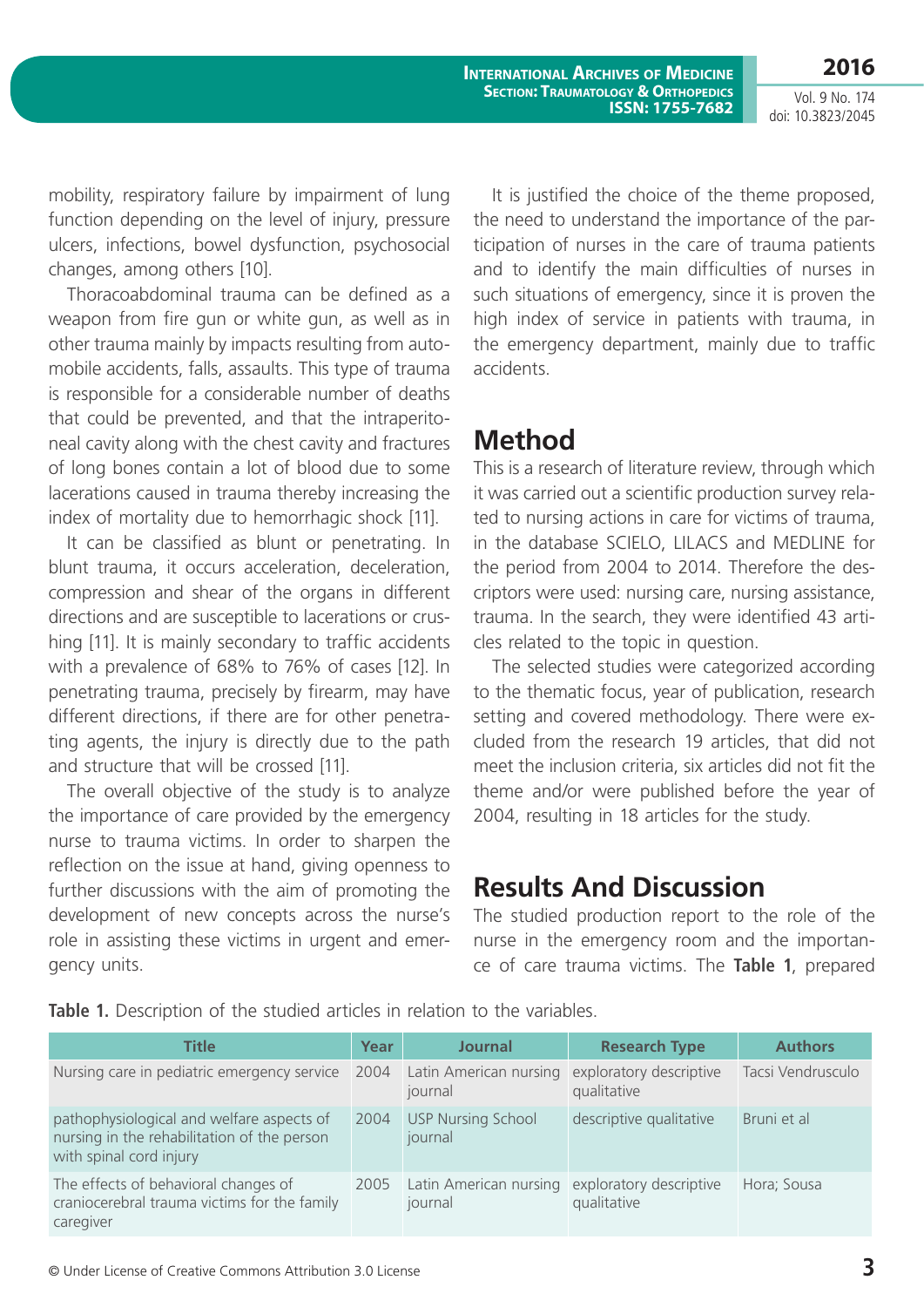### **2016**

#### **International Archives of Medicine SECTION: TRAUMATOLOGY & ORTHOPEDICS ISSN: 1755-7682**

Vol. 9 No. 174 doi: 10.3823/2045

| <b>Title</b>                                                                                                         | Year | <b>Journal</b>                                                                  | <b>Research Type</b>                                   | <b>Authors</b>                              |
|----------------------------------------------------------------------------------------------------------------------|------|---------------------------------------------------------------------------------|--------------------------------------------------------|---------------------------------------------|
| Comparative analysis of the mechanisms of<br>trauma, injuries and the severity profile of<br>victims in Catanduva-SP | 2006 | Rev. Col. Bras Cir.                                                             | Comparative analysis                                   | Batista et al                               |
| Treatment of patients with neurotrauma                                                                               | 2006 | Medical Surgical<br>Nursing Treaty                                              | Literature review                                      | Smeltzer Bare                               |
| General approach of abdominal trauma                                                                                 | 2007 | Rev. Fac. Med of<br>Ribeirão Preto                                              | Literature review                                      | Pereira Junior;<br>Lovato Carvalho<br>Horta |
| The importance of workup in left thoraco-<br>abdominal wounds by weapon                                              | 2010 | Rev. Med Minas Gerais                                                           | Literature review                                      | Andrade et al                               |
| Conceptions and feelings of nurses working<br>in prehospital care on practice and training                           | 2010 | Latin American nursing<br>journal                                               | Descriptive Qualitative                                | Romanzini Bock                              |
| Nurses' performance in the pre-hospital<br>care in TBI victims                                                       | 2011 | electronic magazine<br>of nursing center of<br>nursing and nutrition<br>studies | <b>Exploratory Qualitative</b><br>Integrative analysis | Pacheco et al                               |
| Pipelines in patients with traumatic brain<br>injury                                                                 | 2011 | Rev. Bras. Clín. Med.                                                           | Literature review                                      | Gentile et al                               |
| Institutional and care demands in managing<br>of nurses in the emergency room                                        | 2011 | Rev. Bras. Enferm                                                               | Qualitative                                            | Motezelli; Peres;<br>Bernardino             |
| Nurses care for traumatic brain injury victim: 2011<br>a literature review                                           |      | Rev. Interdisciplinary<br>Novafapi                                              | Literature review                                      | Pereira et al                               |
| The nurse in the quality managing in<br>emergency hospital service: literature                                       | 2011 | Gaucho Nursing<br>Journal                                                       | Literature review                                      | Bellucci Junior<br><b>MATSUDA</b>           |
| The academic nursing formation and<br>incidents with multiple victims: integrative<br>review                         | 2012 | <b>USP Nursing school</b><br>journal                                            | Literature review                                      | Salvador et al                              |
| Nursing practices in a clinic in the<br>perspective of comprehensiveness                                             | 2012 | Latin American nursing<br>journal Qualitative                                   | Descriptive Qualitative                                | Pinto et al                                 |
| Nursing diagnoses in trauma victims in the<br>first six hours after the event                                        | 2012 | <b>Acta Paul Nursing</b>                                                        | cross-cut quantitative                                 | Sallum Sousa                                |
| Systematization of nursing care                                                                                      | 2012 | <b>Brazilian</b>                                                                | <b>Field study Nursing</b><br>journal                  | Maria Quadros                               |

following, describes systematically the submittingof the articles used in relation to: title, publication year, journal, type of research and authors.

There has been a highlight in the variables year and journal, where they were found more frequent articles of 2011 and periodic of Latin American Journal of Nursing, Journal of the USP School of Nursing (REEUSP) and the Brazilian Journal of Nursing (REBEN) nationally. Regarding the type of research, there was featured in literature, descriptive and qualitative review publications.

The care in the face of emergencies situations, especially from trauma, should focus on a different precept from those practiced routinely: the focus should be the maximum assistance, cautious and more agile as possible. In other words, the duty of these professionals is to offer the best care to the greatest number of victims, which involves the right moment, time and resources, this is, an efficient professional performance. In this view, it is clear the need to prepare health professionals to act in a resolute way, involving peculiarities that must be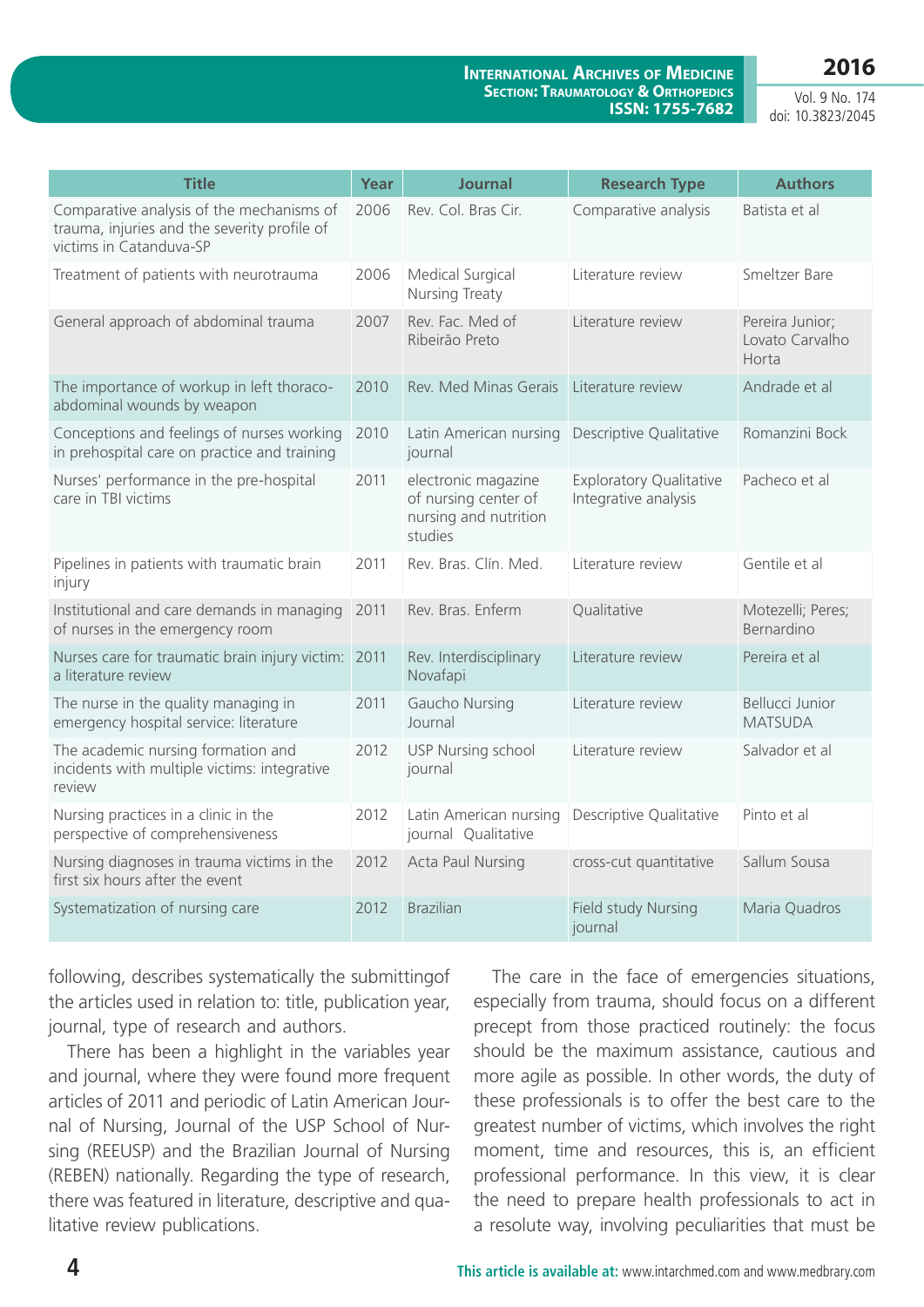**2016** Vol. 9 No. 174 doi: 10.3823/2045

intimately known by the actors who will act in these situations in order to solidify efficient care, preventing the production of new traumas and injuries as well as worsening of existing [16].

**Table 2.** Distribution of studies according to the database used.

| <b>Databases and Eletronic Libraries</b> | n                        |
|------------------------------------------|--------------------------|
| <b>SCIELO</b>                            | 9                        |
| <b>LILACS</b>                            | 1                        |
| <b>CEEN Journals</b>                     | 1                        |
| <b>UFRGS Journals</b>                    | 1                        |
| <b>UFG Journals</b>                      | 1                        |
| <b>USP Journals</b>                      | $\overline{\phantom{0}}$ |
| NOVAFAPI Journals                        | 1                        |
| <b>DATASUS</b>                           | 1                        |
| <b>Book</b>                              | 1                        |
| Total                                    | 18                       |

It the **Table 2**, it displays the distribution of the articles studied according to the database where they are inserted, it appears that most of the articles comes from Scielo database, including articles linked to traditional Brazilian magazines of nursing schools like the University of São Paulo (USP).

In **Table 3**, it presents the relationship between vocational formation and training for emergency service second author and year.

The respect, the sensitivity and the ethics are virtues to associate them with the technical and scientific knowledge, they develop a fundamental condition for the critical and reflective performance of professional, committed to the quality of nursing service [5]. Thus, the service time and quality of assistance provided can define the prognosis of victims.

In **Table 4**, it relates the nursing team assignments on the care of trauma victims.

**Table 3.** Training and qualification for the emergency service second author and year.

| <b>Author/Year</b>        | <b>Results</b>                                                                                                                                                                                                                                                                              |
|---------------------------|---------------------------------------------------------------------------------------------------------------------------------------------------------------------------------------------------------------------------------------------------------------------------------------------|
| Romanzini:<br>Bock (2010) | It is essential a greater demand on the part of training schools related to the proper behavior of the students<br>in front of patients, as well as the need for internships in emergency services for the optimal development of<br>its function.                                          |
| Pereira et al<br>(2011)   | The nursing professional is trained to human care, and is responsible for promoting the maintenance of the<br>integrity of the being and quality of life.                                                                                                                                   |
| Sallum;<br>Sousa (2012)   | The emergency room is the site of initial hospital care for most victims of external causes that progress to be<br>considered urgent and emergency situations.                                                                                                                              |
| Pinto et al<br>(2012)     | Every team should have the attention focused on the completeness with the ability to identify the cause of<br>individual suffering, giving effective response immediately, recognizing each and every need of an intervention<br>for health promotion and prevention worsening of diseases. |

### **Table 4.** The nursing team assignments in front of emergencies.

| Author/Year                         | <b>Results</b>                                                                                                                                                                                                                                                                                        |
|-------------------------------------|-------------------------------------------------------------------------------------------------------------------------------------------------------------------------------------------------------------------------------------------------------------------------------------------------------|
| Sallum;<br>Sousa (2012)             | The coordinator of nursing team has the primary responsibility to classify, prioritize and schedule the<br>assistance to be provided for the needs of each particular victim, establishing preventive and remedial<br>measures, always preserving the time in the emergency setting.                  |
| Maria;<br>Quadros;<br>Grassi (2012) | It is important that the nursing team has sensitivity and a clinical look at human needs, relating them always<br>with the reality of performance.                                                                                                                                                    |
| Tacsi;<br>Vendruscolo<br>(2004)     | The nurse is responsible for developing a number of actions in emergency services, including the<br>management of human, technical and nursing assistants, as well as ensuring the availability of material<br>resources and quality infrastructure allowing the team's performance in emergency care |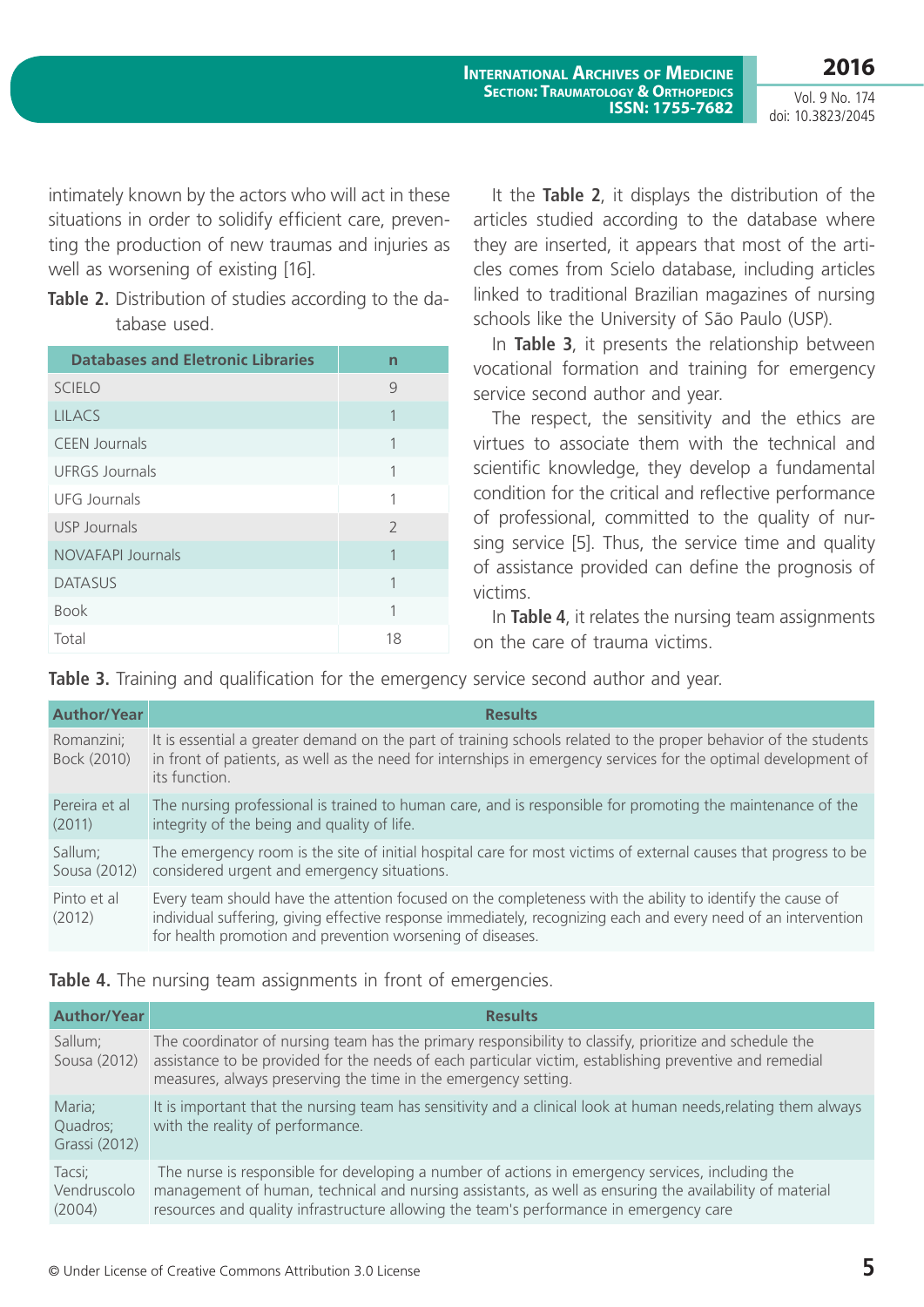**2016** Vol. 9 No. 174

doi: 10.3823/2045

| Author/Year                                   | <b>Results</b>                                                                                                                                                                                                                                                            |
|-----------------------------------------------|---------------------------------------------------------------------------------------------------------------------------------------------------------------------------------------------------------------------------------------------------------------------------|
| Bellucci Jr;<br>Matsuda<br>(2011)             | The management of the nursing actions is considered essential for the organization of the team work<br>process. It encompasses initiatives aimed at quality through structured, planned and continuously focused<br>actions on meeting the user warm and resolute manner. |
| Montezelli;<br>Peres;<br>Bernardino<br>(2011) | In emergency scenario there is no room for inaccuracies in management. The nurse in this area should have<br>the ability to combine the time to the leading domain discernment, the initiative with emotional balance,<br>agility, safety and theoretical foundation.     |

### **Table 5.** Difficulties faced by nurses.

| <b>Author/Year</b>                      | <b>Results</b>                                                                                                                                                                                                                                                                                                                                                                                                                                                                                                                                                                                                                                                                             |
|-----------------------------------------|--------------------------------------------------------------------------------------------------------------------------------------------------------------------------------------------------------------------------------------------------------------------------------------------------------------------------------------------------------------------------------------------------------------------------------------------------------------------------------------------------------------------------------------------------------------------------------------------------------------------------------------------------------------------------------------------|
| Bellucci Júnior;<br>Matsuda (2011)      | On other industries, the emergency service of a hospital, it's probably one of the most complex to be<br>the promotion of quality in assistance, as it is in this environment where problems such as the lack of<br>hierarchy in attendance, lack of planning and assistance protocols and internal flows disorder caused by<br>high demand in this sector, according to the Ministry of health. The Coordinator of the nursing staff's<br>main assignment classify, prioritize and schedule the assistance to be provided taking into account the<br>needs and particularities of each victim, establishing preventive and repairing, preserving always time<br>on the emergency scenario |
| Montezelli; Peres;<br>Bernardino (2011) | During the professional performance in an emergency hospital service is increasingly common to<br>encounter difficulties in direct managerial activity for nursing care. Day by day you can see the<br>inconsistency between the watch facing management actions that seek to basically bureaucratic acts.                                                                                                                                                                                                                                                                                                                                                                                 |

It is necessary that the nurse to be encouraged to develop critical thinking from the beginning of their training in order to become able to plan and implement models and theories adapting them to the working conditions of the team.

In the **Table 5**, there are the main difficulties faced by nurses in emergency services.

There are several causes of mortality triggered by trauma, among them, there are the early deaths that occur within the first six hours after trauma, they have as main feature the potential treatment of these injuries dispensed to the victims in this period [18-20]. The type of assistance in the first hours after the trauma is a determining factor in the prognosis of these victims.

This is a reality that has been pursued in all aspects of nursing practice in order to be implemented with skill, theoretical and practical knowledge and especially in a humane way. However, the institutions do not have the conditions and resources to dispense quality care, which makes the work of the most difficult to run teams.

## **Conclusions**

The contribution of nurses in treating trauma patients is critical to their recovery. Since their participation today is referred to as being of great relevance for the treatment developed in emergency services. Faced with the gravity of situations, where there is imminent risk of disability and death, the care process should be performed quickly and accurately, but not always it is realized, just for the various difficulties of lack of resources for adequate care, poor management, lack of hierarchy and clutter faced by professionals of emergency sectors.

In this perspective, we argue that academic training is composed of knowledge, competencies and skills essential to nurse and to act in the face of emergencies should initially be improved in the academic environment in order to achieve an integral formation that allows the improvement of health care professionals to consolidate a healthcare excellence.